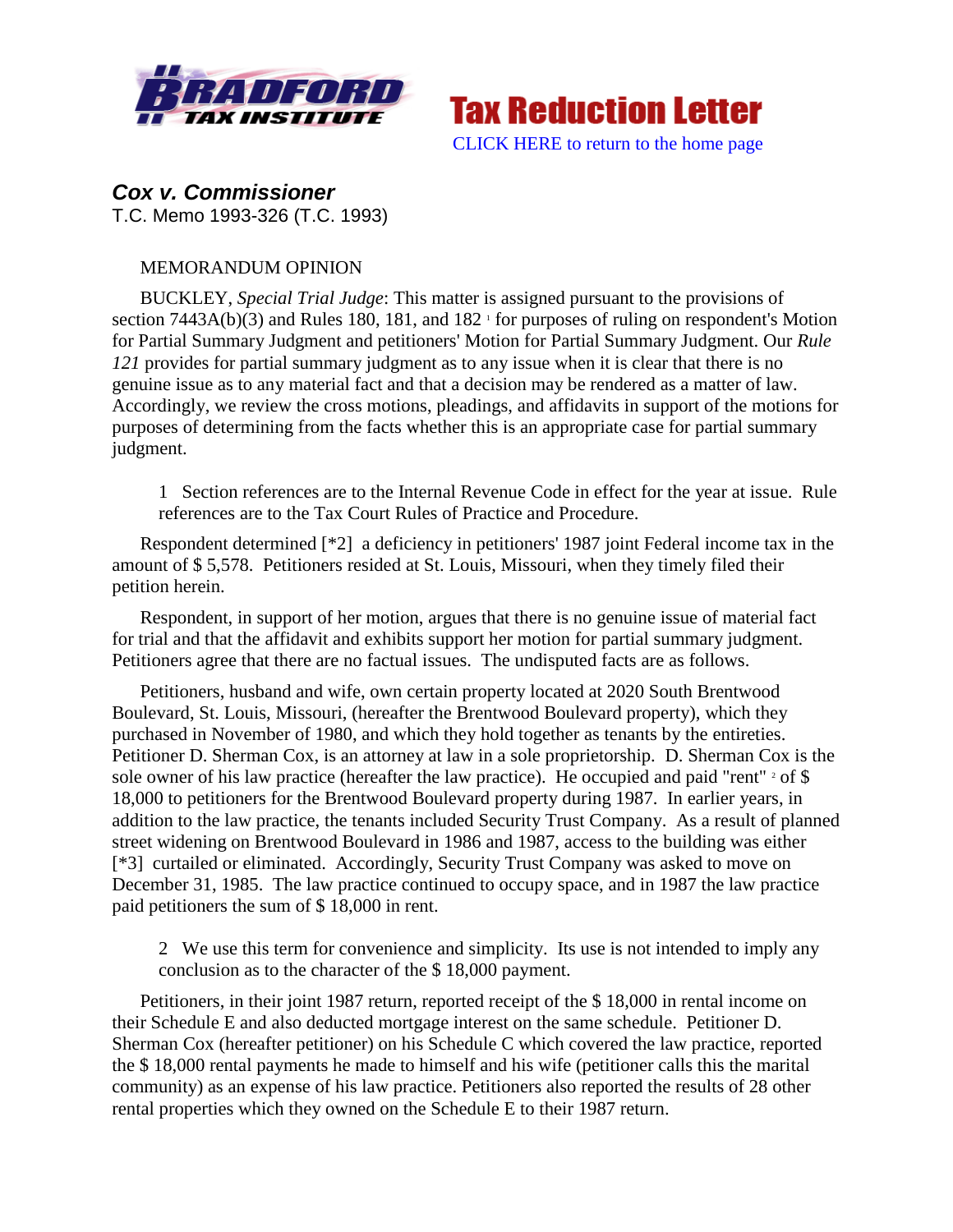Respondent disallowed the entire Schedule C rental expense of \$ 18,000 because the payments were made for the use [\*4] of property to which petitioner D. Sherman Cox "has title and in which he has an equity interest". Respondent also deleted the corresponding rental income reported by petitioners on Schedule E.

Summary judgment is intended to serve judicial economy through the avoidance of "unnecessary and expensive trials of phantom factual questions". *Shiosaki v. Commissioner, 61 T.C. 861, 862 (1974)*. Thus, a party can move under *Rule 121* for partial summary judgment upon all or any part of the legal issues in controversy. Partial summary judgment may be rendered if the pleadings, and other acceptable materials, show that there is no genuine issue as to any material fact, and that a decision may be rendered as a matter of law. *Naftel v. Commissioner, 85 T.C. 527, 529 (1985)*; *Espinoza v. Commissioner, 78 T.C. 412, 416 (1982)*. Both parties in the case at bar agree, through the cross-motions for partial summary judgment, that it is appropriate here.

Respondent's argument for partial summary judgment is as follows: "In short, since the petitioners were merely making payments to themselves, they were improperly [\*5] reallocating income within the taxable unit for the sole purpose of deriving a tax benefit. \* \* \* the petitioners are attempting to convert ordinary income to passive income to take advantage of what would otherwise be unused passive losses under *I.R.C. sec. 469*." <sup>3</sup>

3 Respondent, in her memorandum in support of her motion for partial summary judgment, explains the mathematics as follows: *Sec. 469(a)*, effective for tax years beginning after 1986, provides that expenses of rental activity, a "passive activity", may not be deducted from other types of income. There is, however, an exclusion to the nondeductibility provisions to the extent of \$ 25,000. The exclusion, however, is reduced by 50 percent of the amount by which the adjusted gross income of the taxpayer exceeds \$ 100,000. In the instant case, by deducting the \$ 18,000 payment on Schedule C, modified adjusted gross income was reduced from \$ 137,763 to \$ 122,324. Thus, the reduction in adjusted gross income increased the amount of the passive losses claimed by petitioners by \$ 7,719 (\$ 137,763 less \$ 122,324, times 50 percent equals \$ 7,719). In addition, the inclusion of the \$ 18,000 in passive rental income on the Schedule E offsets otherwise nondeductible passive losses.

[\*6] Petitioners, on the other hand, appear to be treating the tenancy by the entirety by which they hold the Brentwood Boulevard property as a separate legal entity with which the law practice can contract; in addition, they accuse respondent of ignoring the ownership rights of petitioner wife in the Brentwood Boulevard property.

*Section 162(a)* provides for the deduction of all ordinary and necessary expenses paid or incurred during the taxable year in carrying on any trade or business, including: "(3) rentals or other payments required to be made as a condition to the continued use or possession, for purposes of the trade or business, of property to which the taxpayer has not taken or is not taking title or in which he has no equity."

Respondent has not argued that the rental amount is unreasonable, nor has she argued that it is not ordinary and necessary for the law practice to pay rent, nor has she argued that the relationship of the petitioners warrants special scrutiny. Her sole contention is that petitioner husband, holding an equity interest in the Brentwood Boulevard property, is not entitled under the statute to claim a deduction for rent. Thus, prior to proceeding further, [\*7] it appears essential first to determine the nature of petitioners' interest in the Brentwood Boulevard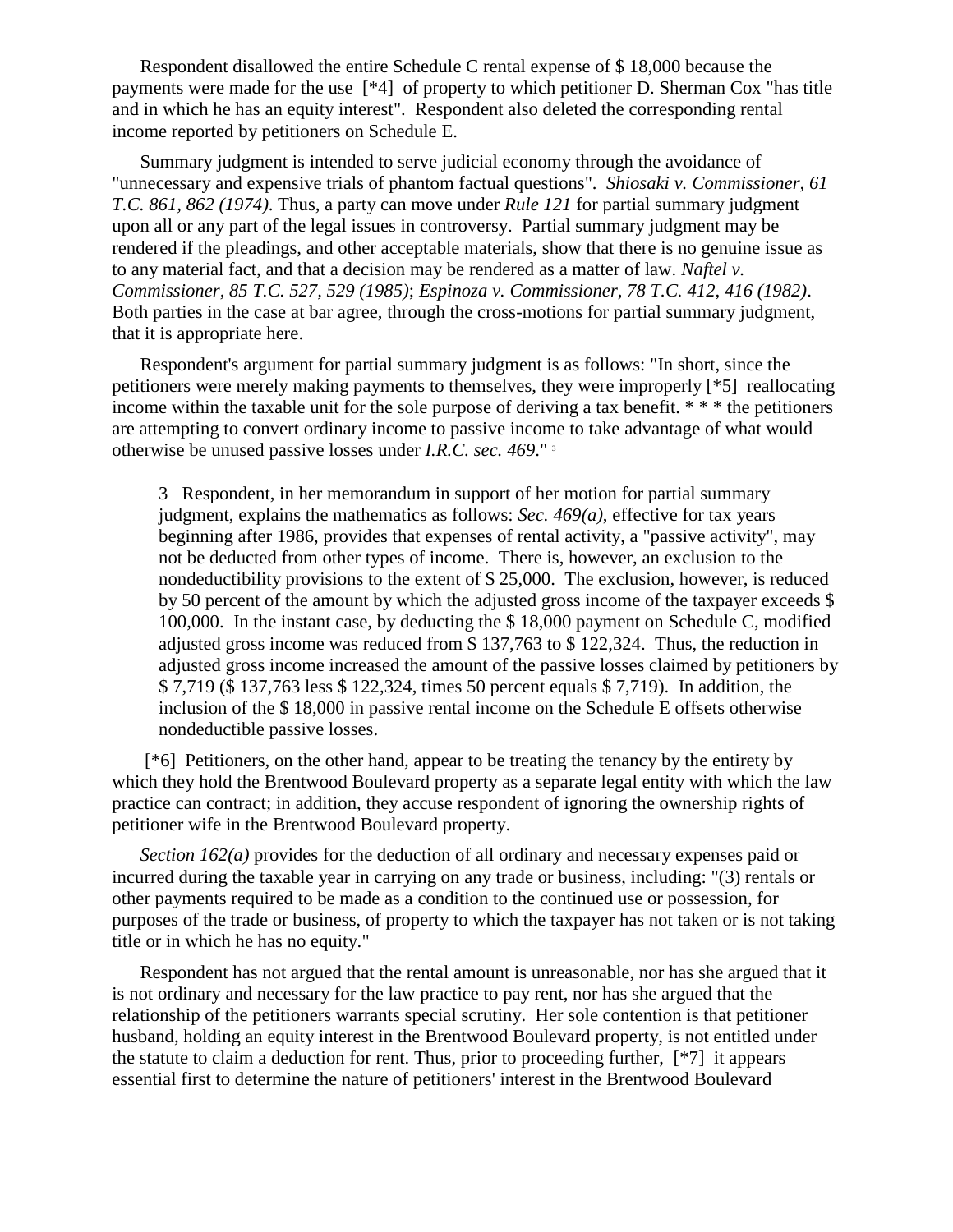property. Petitioners' interest is a matter to be determined by the law of the State of Missouri, where the real property is located. *Commissioner v. Estate of Bosch, 387 U.S. 456, 465 (1967)*.

The Missouri Court of Appeals, in *U.S. Fidelity and Guar. Co. v. Hiles, 670 S.W.2d 134, 137 (Mo. Ct. App. 1984)* defined the nature of a tenancy by the entireties as follows:

 A tenancy by the entireties is created when a husband and wife acquire property so that the following four elements are present: (1) they take one and the same interest; (2) they take that interest by the same conveyance; (3) the interests commence at the same time; and (4) they hold by one and the same undivided possession. *In re Estate of King v. Smith, 572 S.W.2d 200, 211* [Mo. App. 1978]. The distinctive characteristic of an estate by the entirety is that it is deemed to be owned by a single entity, the marital community. Each spouse is deemed to be seized of the whole, entitled to the use and enjoyment of the whole. [\*8] Upon the death of one spouse "the surviving spouse continues to hold the whole title because there is no one to share it -- not because of survivorship, which effects a change in the person only and not the estate." *Id.* (Citations omitted.) No unilateral act of one spouse can divest the other's interest, so that entirety property cannot be levied on to satisfy the individual debt of one spouse. [*Hanebrink v. Tower Grove Bank & Trust Co., 321 S.W.2d 524 (Mo. App. 1959)]*.

Further, the Missouri Court of Appeals, in referring to an estate by the entirety has stated: There is only one moiety and each (both husband and wife) owns all of it, per tout et non per my. The charge of conversion is premised upon the assumption that a person wrongfully, that is, without right, asserts incidents of ownership over property which is not his. Under the fictional entirety estate, the husband owned and was entitled to possession of the very thing which he is charged with taking. *Smith v. Smith, 300 S.W.2d 275, 282 (Mo. App. 1957)*. [Fn. refs. omitted.]

However, even though each party may have a right to possession [\*9] of the entire property, the Missouri Courts have held that this right cannot be exercised at the expense of the other marital community member.

The Missouri Court of Appeals, in an accounting action regarding proceeds from a leasehold estate held in tenancy by entirety, held that the wife was required to account to the husband for the income she received from the leasehold interest, husband and wife each being entitled to onehalf of the proceeds thereon. *Rezabek v. Rezabek, 192 S.W. 107 (Mo. App. 1917)*. We accordingly conclude that under Missouri law the interest of petitioner wife in the Brentwood Boulevard property cannot be ignored, and that she is entitled to one-half of the rental proceeds therefrom.

We have previously considered the treatment to be given to income arising from tenancy by the entirety. Thus, in *Brennen v. Commissioner, 4 T.C. 1260 (1945)*, the taxpayer husband, and his wife, held ownership of coal underlying two tracts of land as well as shares of corporate stock, in tenancy by the entirety. They each filed individual income tax returns, reporting on each return one half of the proceeds from [\*10] the coal mining operations and dividends from the stock. Respondent determined that petitioner husband was liable for tax on all of the income reported. In considering the law of Pennsylvania in regard to tenancy by entirety, which is the same as that of Missouri, we held that the rents and profits of the coal lands, as well as the stock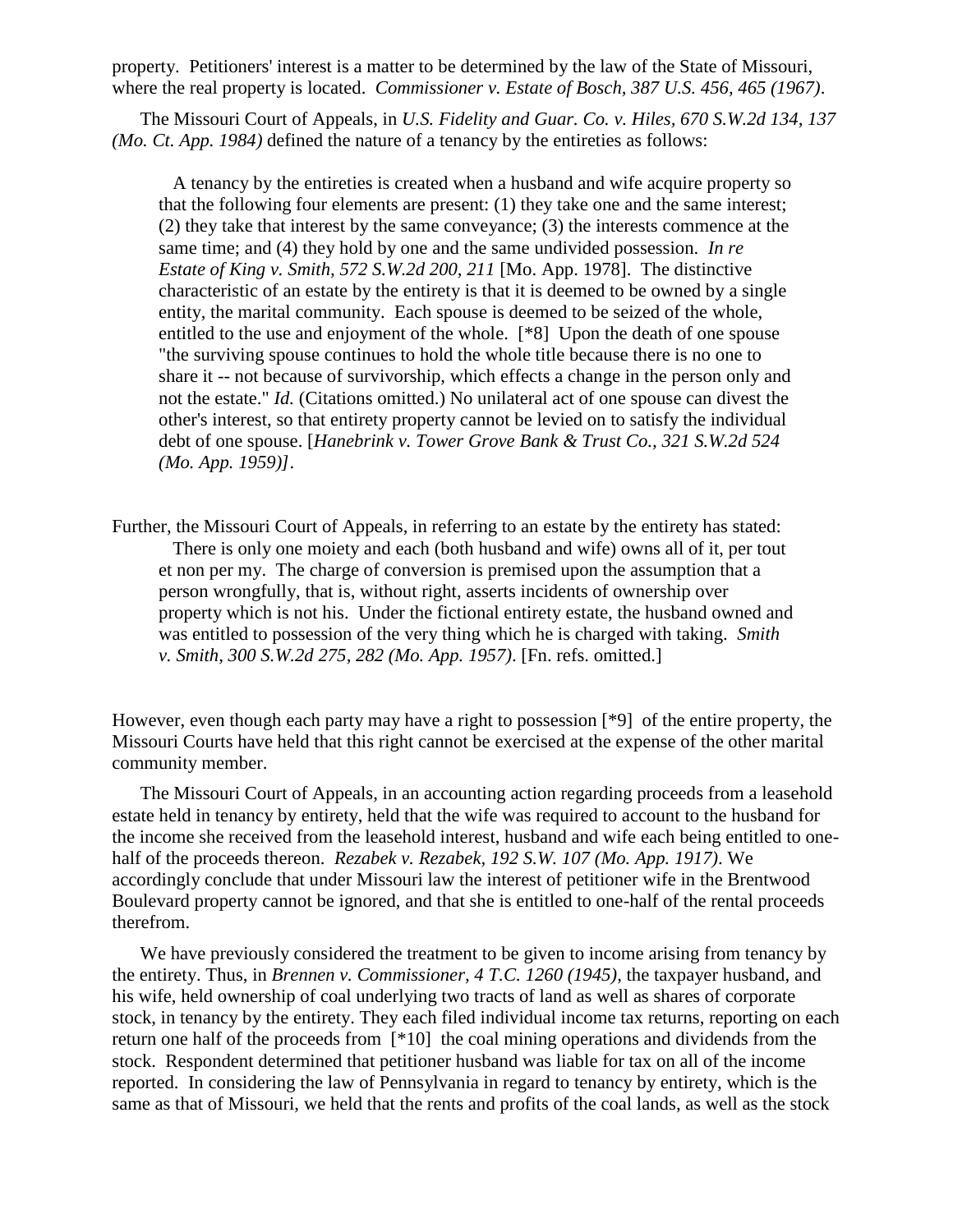dividends, were taxable in equal shares to the taxpayer and his wife. Our opinion in *Brennen v. Commissioner, supra*, was in accord with our earlier opinion in *Upthegrove v. Commissioner, 33 B.T.A. 952 (1936)*, where we held that income realized from a Missouri tenancy by the entirety was taxable one-half to the husband and one-half to the wife. We have also held to like effect in *Saulsbury v. Commissioner, 27 B.T.A. 744 (1933)* involving a Maryland tenancy by the entirety, *Parsons v. Commissioner, 43 T.C. 378 (1964)* (Maryland and Delaware tenancies by the entirety), *Sandberg v. Commissioner, 8 T.C. 423 (1947)* (Oregon), *Green v. Commissioner, 7 T.C. 142 (1946)* [\*11] (Michigan), and *Colabella v. Commissioner, T.C. Memo. 1958-136* (New York). Further, the United States District Court for the Eastern District of Missouri, in *Morgan v. Finnegan, 87 F.Supp. 274 (E.D. Mo. 1949)*, affd. *182 F.2d 649 (8th Cir. 1950)*, considered a taxpayer's contention that the income from realty owned by the taxpayer and his wife in an estate by the entirety, as to which the taxpayer and wife had orally agreed that the wife should take all such income, should all be taxable to the wife. The District Court, however, held that the income was includable one-half in the gross income of each. As the District Court stated in *Morgan v. Finnegan, supra at 277*:

With this description of the estate in mind, to hold that the husband or wife may take the entire income from the property so held impresses us as doing violence to the unity of the interest in the property. It results in finding that the income is by law placed in a different status of ownership from that of the property. The 'one person with a dual body' fiction is destroyed. One person [\*12] in reality would get the income from property owned by two persons who by fiction of law represent one.

Respondent points out that in each of the above-cited cases, the taxpayers had filed separate returns and argues that, having made the choice to file a joint return, petitioners are not entitled to report any portion of the so-called rent as part of their income. Thus, respondent in her determination held that petitioners were not entitled to claim any portion of the \$ 18,000 as rent. We think that both petitioners and respondent are incorrect in their treatment of this item. Both, we believe, have elevated form over reality.

Our prior decisions have made it clear that as to any income realized from the Brentwood Boulevard property, a tenancy by the entirety, petitioners are each entitled to one-half. We see no reason why the marital relationship between petitioners should change our conclusion as a matter of law. Petitioner wife is entitled to one-half of the rental proceeds on the Brentwood Boulevard property, whether paid by an outsider or by the husband petitioner, and she is entitled to show this receipt as rent received on her return. It also follows that petitioner [\*13] husband, on his Schedule C reporting his trade or business as an attorney, is entitled to deduct one-half of the \$ 18,000 as rent expense. He is not, however, entitled to deduct the remaining one-half under the specific provisions of *section 162(a)(3)* because of his equity interest therein.

The language of *section 162(a)* we here consider, "of property to which the taxpayer has not taken or is not taking title or in which he has no equity", first appeared in the Revenue Act of 1936, ch. 690, section 23(a), 49 Stat. 1648, 1659. Neither the legislative history of the provision nor the income tax regulations to date provide any information or additional interpretation of the phrase. See, e.g., *sec. 1.162-11, Income Tax Regs.* This Court has never before had the specific issue in this case before us. We have held, however, where rental payments were made by outsiders, that each party in a tenancy by the entirety was entitled to report one-half of the proceeds thereon on separately filed returns. The issue, obviously, has previously arisen solely